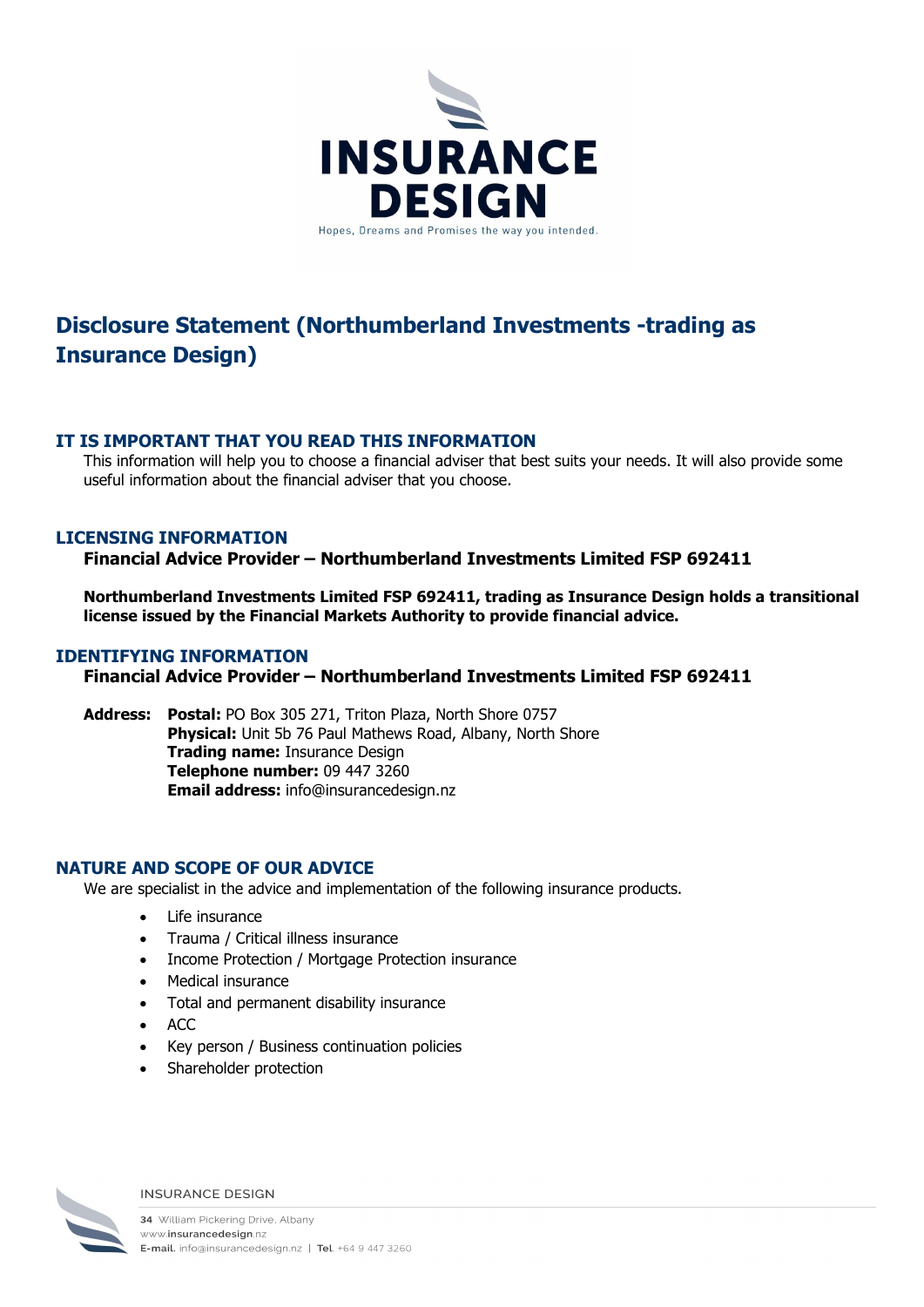We use all the main insurance companies to implement insurance plans. We have contracts with the following insurance companies.

- AIA (Sovereign)
- Asteron
- $\bullet$  AMP (AXA)
- Partners Life
- One Path
- Fidelity
- **•** Southern Cross
- NIB

## FEES OR EXPENSES

We do not charge a fee for service. If you do not proceed with our recommendations, you do not pay any fees, and we do not get paid for our work.

If you proceed with any or all of the recommendations set out in your report, we will be paid a commission from the insurance companies we have recommended. The commissions received by us are in two parts. An initial commission, and an ongoing service commission, as set out below.

If you cancel the insurance policies, we recommend within twelve months then we are liable to repay to the insurance company all initial commission received. If the insurance policy is cancelled within 24 months, then we are liable to repay 50% of the initial commission paid. Again in this case we will not charge any fees.

Our practice is to take a lower initial commission in lieu of a higher service commission in line with our approach to continue to provide a long term service to you as a valued client.

Initial Commission expected if you proceed with all recommendations is generally between 20 and 50% of your annualized premium

Service commission paid after 12 months of you beginning the insurance policy is generally between 15 and 30% of your annualized premium.

# CONFLICTS OF INTEREST AND INCENTIVES

The only conflict of interest we have, is that we do receive a commission from the insurance company that we place your business with. We manage this commission conflict by following a practice of taking a lower initial commission and a higher service commission. This significantly reduces the incentive to move business from one insurance company to another, for our sole financial gain.

As a practice we do not participate in any insurance company incentive program, this includes but is not limited to incentivized trips, override payments based on production levels, and other general enticements.

For full transparency we will attend educational seminars, that are held from time to time by insurance companies. Here we may receive our cost of accommodation or meals. We only attend these types of seminars if they are held within New Zealand and are for educational purposes.



#### **INSURANCE DESIGN**